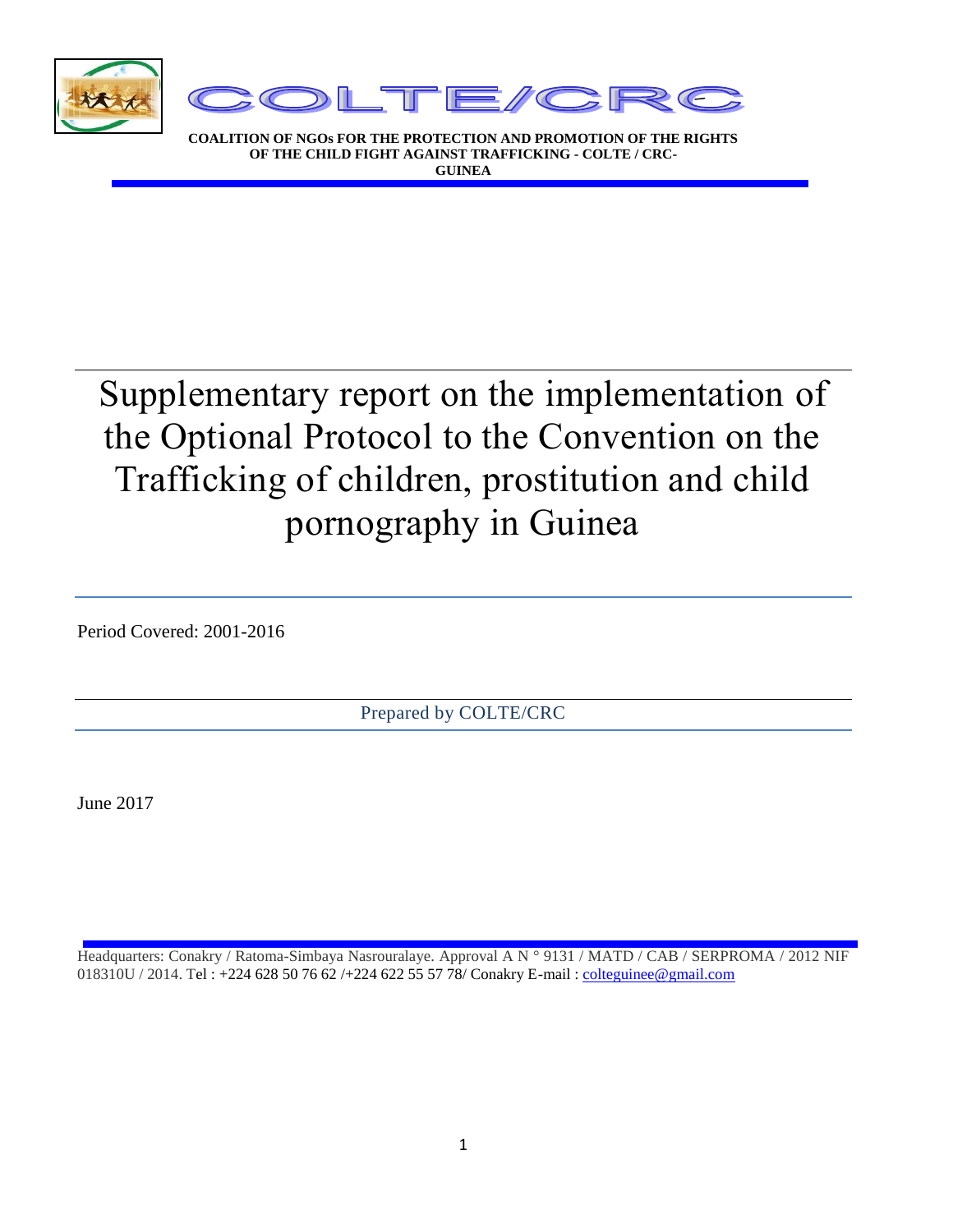#### **Table of contents**

| 2. Structures having participated and/or support the preparation of the            |  |
|------------------------------------------------------------------------------------|--|
|                                                                                    |  |
|                                                                                    |  |
|                                                                                    |  |
|                                                                                    |  |
|                                                                                    |  |
| 2. The general principles of the CRC in the implementation of the measures         |  |
|                                                                                    |  |
| 3. How measures taken to implement the optional protocol contributed to the        |  |
| application of the CRC, particularly the articles 1st, 11, 21, 32, 34, 35 and 3611 |  |
| 4. Position of Protocols in the internal legal order and its applicability by all  |  |
|                                                                                    |  |
|                                                                                    |  |
|                                                                                    |  |
| 7. The application of the Protocol with regard to the territory and people rising  |  |
|                                                                                    |  |
|                                                                                    |  |
|                                                                                    |  |
|                                                                                    |  |
| 12. Production, import, distribution or consumption of pornography putting         |  |
|                                                                                    |  |
|                                                                                    |  |
| 13. Information on the provisions of the law and key                               |  |
|                                                                                    |  |
|                                                                                    |  |
| 14. Bodies responsible for identifying vulnerable children to practices aimed      |  |
|                                                                                    |  |
| 15. Any campaign or other measures taken to raise public awareness of the          |  |
| adverse consequences of the sale of children, child prostitution and child         |  |
|                                                                                    |  |
| V. INTERDICTION AND RELATED QUESTIONS (art. 3, 4, par. 2,                          |  |
|                                                                                    |  |
| 16. All penal laws enforcing the defining and governing the acts and activities    |  |
| enumerated to the paragraph 1 of the article 3 of the Protocol16                   |  |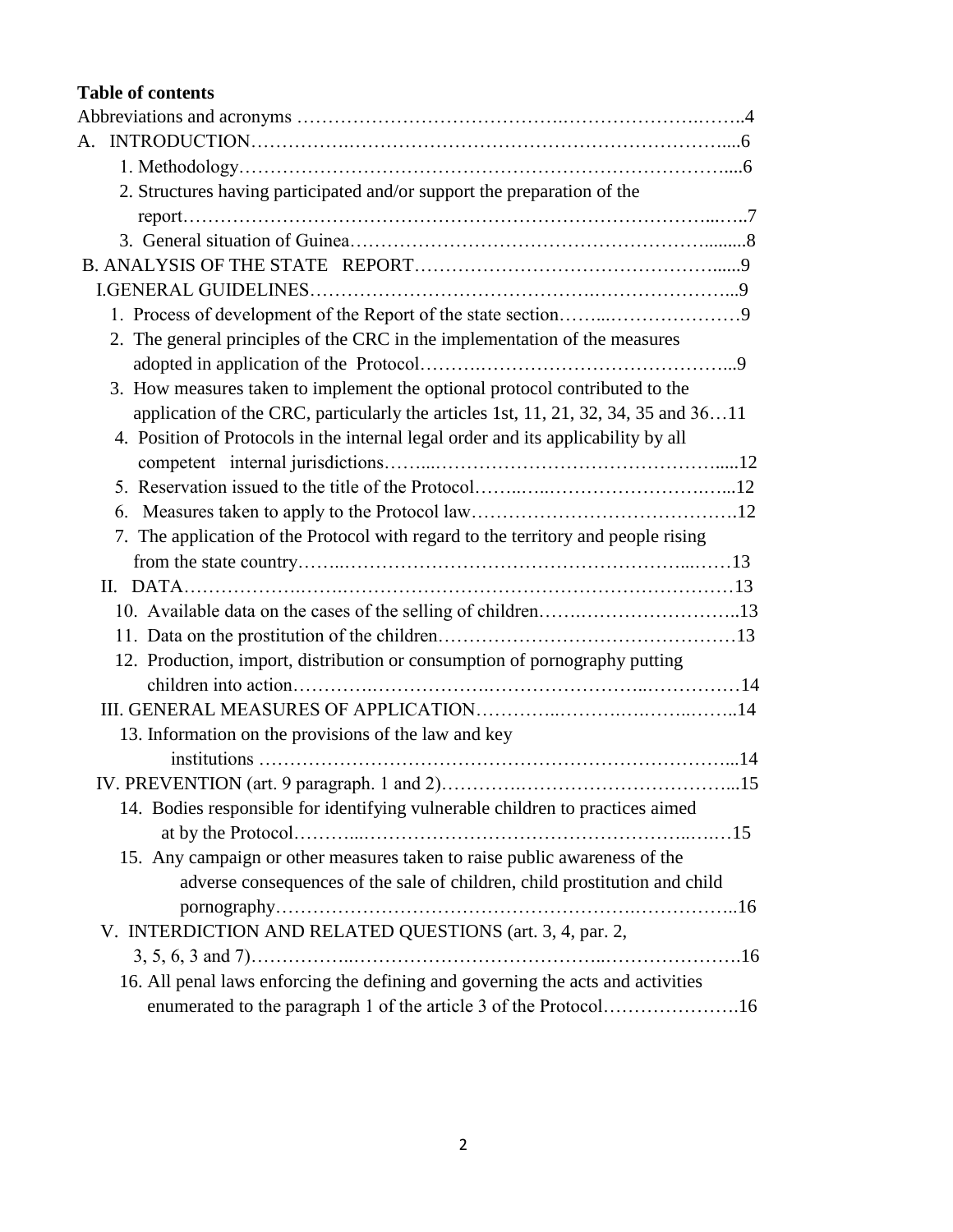| VI. PROTECTION OF THE RIGHTS OF THE VICTIMS |  |
|---------------------------------------------|--|
|                                             |  |
| VII. INTERNATIONAL ASSISTANCE AND           |  |
|                                             |  |
|                                             |  |
|                                             |  |
| I. SUMMARY OF MAJOR THEMES AND ISSUES OF    |  |
|                                             |  |
|                                             |  |

.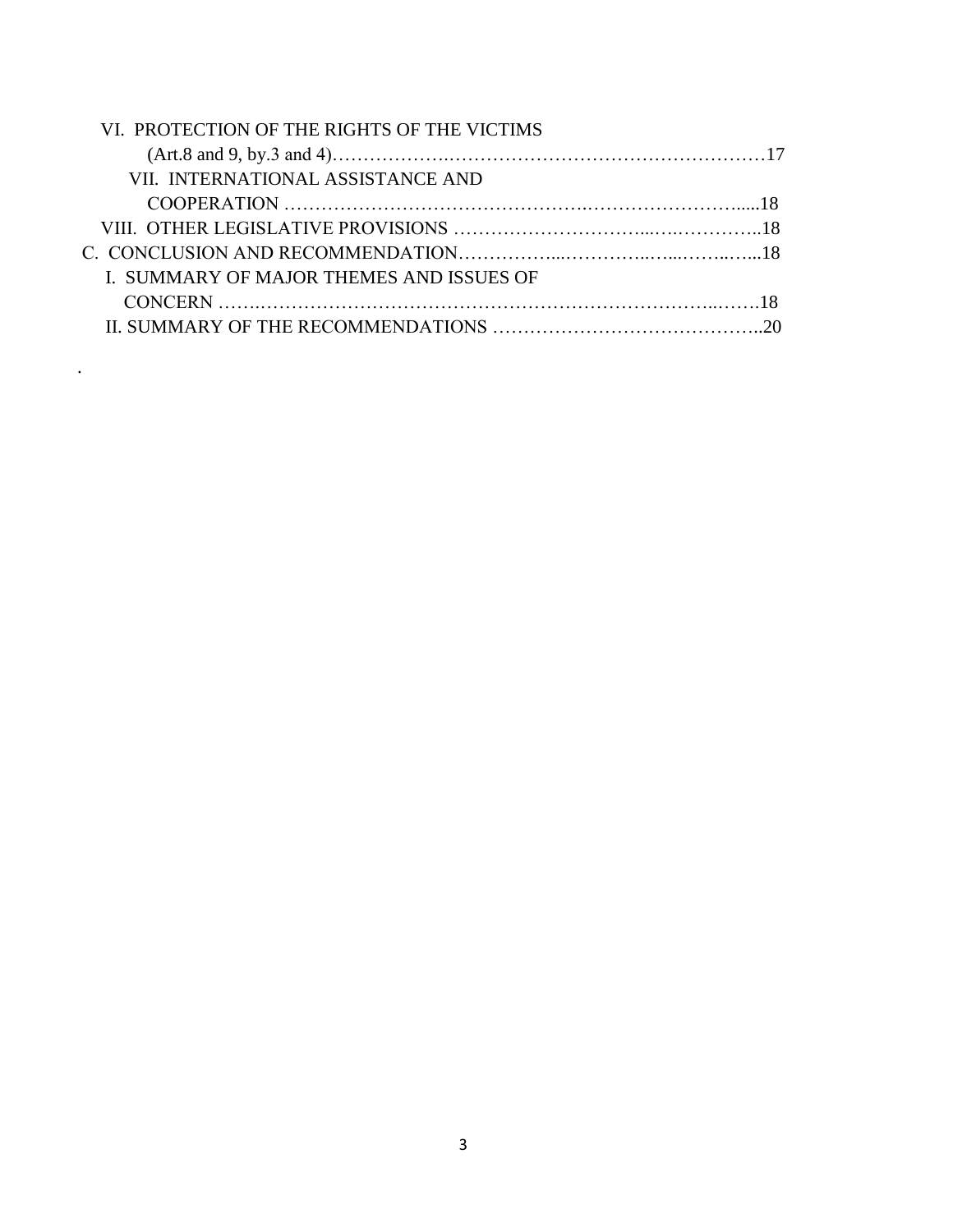# **Abbreviations and Acronyms**

| AAA            | Approved adoption agency                                                       |
|----------------|--------------------------------------------------------------------------------|
| <b>ACCYG</b>   | Advisory Council for Children and Youth of Guinea                              |
| <b>ACRWC</b>   | African Charter on the Rights and Welfare of the Child                         |
| <b>AMAG</b>    | <b>Association of Mothers and Girls</b>                                        |
| <b>BC</b>      | <b>Busy Child</b>                                                              |
| <b>CBPP</b>    | Capacity Building Program for Peace                                            |
| <b>CEDAW</b>   | Convention on the Elimination of All Forms of Discrimination Against Women     |
| <b>CPSYG</b>   | Child Protection System in Guinea                                              |
| <b>CLCGYP</b>  | Center for listening, counseling and guidance of young people                  |
| CNFCT/CRC      | Coalition of Non-Governmental Organizations to Fight against Child Trafficking |
| <b>CRC</b>     | Convention on the Rights of the Child                                          |
| <b>CSWP</b>    | Center for the Support of Women's Self-Promotion                               |
| <b>CVPE</b>    | Village Committee for the Protection of Children                               |
| <b>DCPC</b>    | District Committee for the Protection of Children                              |
| DJI            | Directorate of Judicial Investigations                                         |
| <b>ECOWAS</b>  | <b>Economic Community of West African States</b>                               |
| <b>EFA</b>     | <b>Education</b> for All                                                       |
| EPI            | <b>Expanded Program on Immunization</b>                                        |
| <b>FICHTRA</b> | Fight against child trafficking in Africa                                      |
| <b>GCMRC</b>   | Guinean Committee for the Monitoring of the Rights of the Child                |
| <b>GOHR</b>    | Guinean Organization for Human Rights                                          |
| <b>IAC</b>     | <b>International Adoption Committee</b>                                        |
| ICC            | <b>International Criminal Court</b>                                            |
| $\rm ILO$      | <b>International Labor Organization</b>                                        |
| <b>IRC</b>     | <b>International Rescue Committee</b>                                          |
| <b>JPO</b>     | <b>Judicial Police Officer</b>                                                 |
| <b>LCP</b>     | <b>Local Committee of Protection</b>                                           |
| <b>LCPC</b>    | Local Council for the Protection of Children                                   |
| <b>LVC</b>     | Local vigilance committee                                                      |
| <b>MSAPFE</b>  | Ministry of Social Action, Promotion of Women and Children                     |
| <b>NAFA</b>    | <b>Second Chance School</b>                                                    |
| <b>NAOCIG</b>  | National Office of Cinematography of Guinea                                    |
| <b>NCACYW</b>  | National Coordination of the Association of Children and Young Workers         |
| <b>NCCSO</b>   | National Coordination of Civil Society Organizations                           |
| <b>NCCTPC</b>  | National Committee to Combat Trafficking of Persons and Children               |
| <b>OHCHR</b>   | Office of the United Nations High Commissioner for Human Rights                |
| <b>OPROGCM</b> | Office for the Protection of Gender, Children and Morals                       |
| <b>PA</b>      | Parents' Association                                                           |
| <b>SAPE</b>    | Sectoral Adjustment Program of Education                                       |
| <b>SELECT</b>  | Stop the work and exploitation of children and educate them for the future     |
| <b>PCG</b>     | Parliament of Children of Guinea                                               |
| <b>SEP</b>     | <b>Sectoral Education Program</b>                                              |
| <b>UNO</b>     | <b>United Nations United Nations</b>                                           |
| <b>VCM</b>     | Village Committee for Monitoring                                               |
| <b>VOP</b>     | <b>Village Operational Unit</b>                                                |
|                |                                                                                |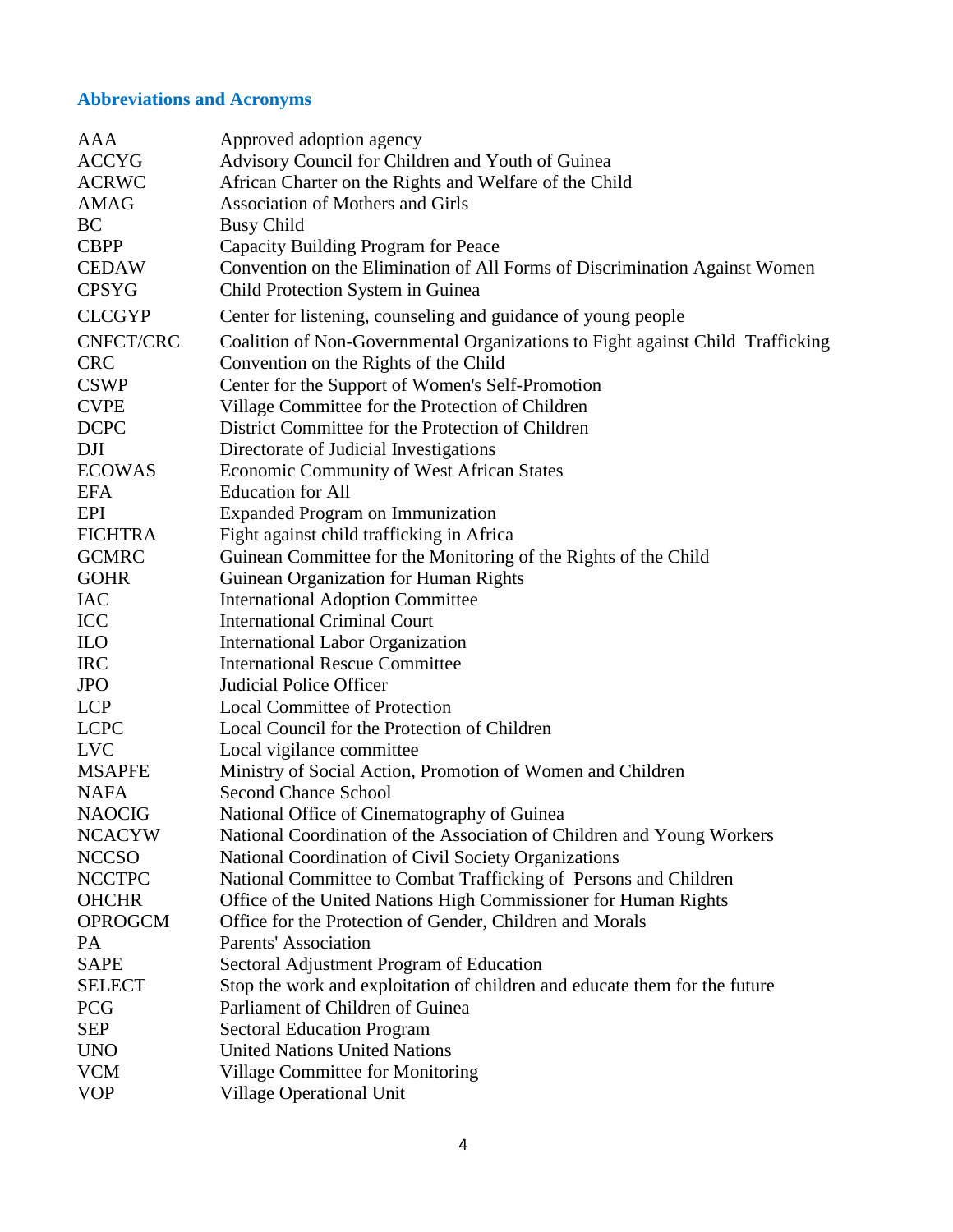| <b>WAN</b>  | West Africa Network for the Protection of Children |
|-------------|----------------------------------------------------|
| <b>PRSD</b> | <b>Poverty Reduction Sector Document</b>           |
| <b>CFLC</b> | Child and Family Local Council                     |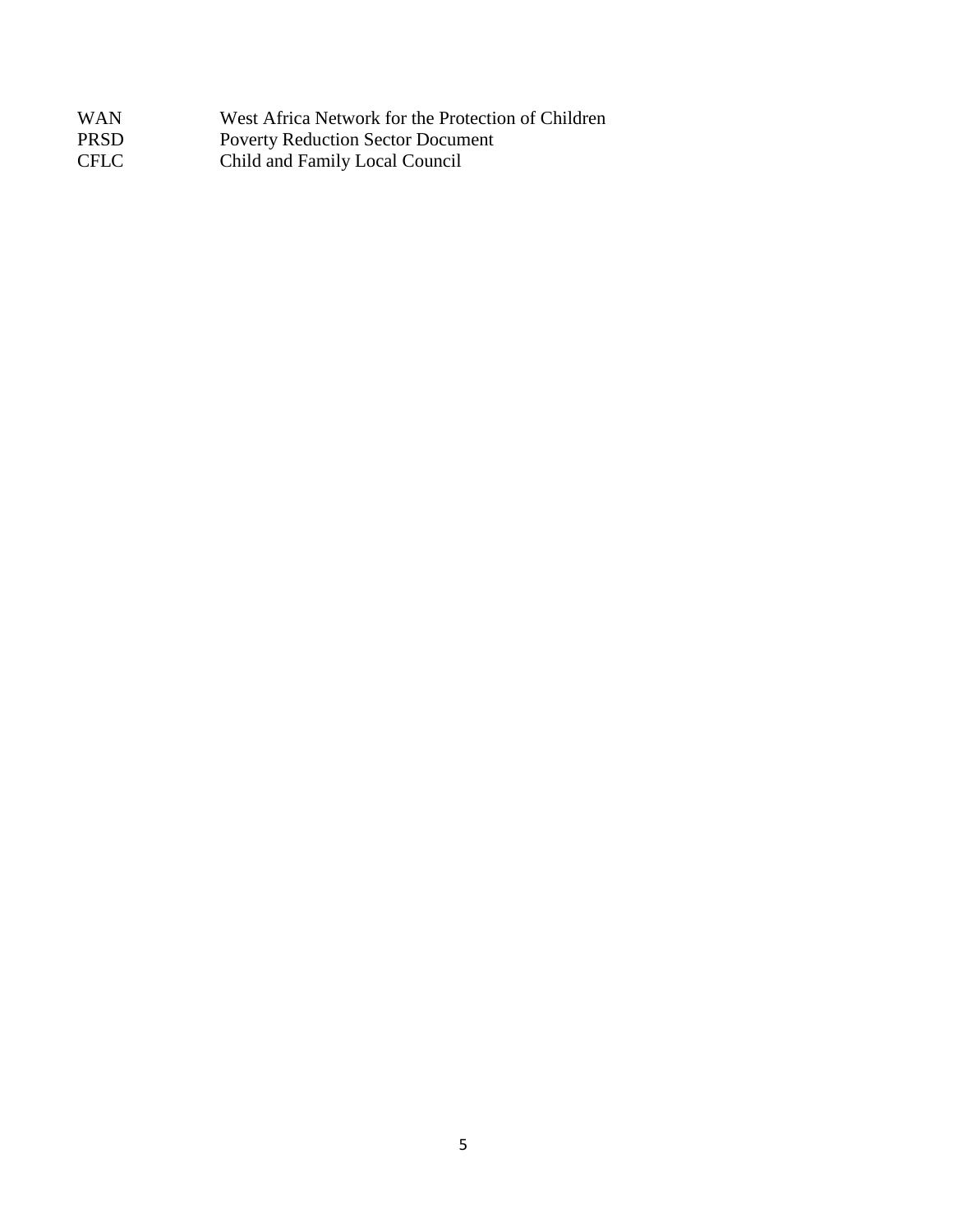# **I. INTRODUCTION**

The initial report on the implementation of the Optional Protocol to the CRC on the Trafficking of children, prostitution and child pornography in Guinea, prepared in July 2014, was submitted to the Committee on the Rights of the Child United Nations Office in Geneva in April 2016. Thus, COLTE / CRC undertook to prepare and transmit a supplementary report to this initial report. To this end, it has received ad hoc funding from UNICEF, Plan International Guinea and Child Fund-Guinea, as well as broader institutional support from Save the children international.

The Coalition of NGOs for the Protection and Promotion of the Rights of the Child, Fight against Trafficking (COLTE / CRC), which submits this report, is an umbrella structure created on  $27<sup>th</sup>$  June 2007. It brings together about a hundred national and international NGOs intervening in the field of Childhood in Guinea. This coalition is involved in the advocacy and monitoring of the implementation of children's rights in all the administrative regions of Guinea. The COLTE / CRC aims at improving the effectiveness and efficiency of interventions in favor of the rights and the protection of children in Guinea. Its objectives are to:

- 1. Strengthen the capacity of NGOs to intervene in the field;
- 2. Be a credible interlocutor for all other partners / actors (state, donors, civil society) in the field of protection and promotion of the rights of the child in Guinea.
- 3. Develop synergies of actions among member NGOs.

The strategy of the COLTE / CRC is essentially based on the mobilization of the national and international community and the necessary resources to carry out training, information, awarenessraising, advocacy and lobbying actions for the protection and Promotion of children's rights in Guinea.

The COLTE / CRC brings its actions within the framework of the implementation of the international legal instruments on the rights of the child in Guinea. The Coalition has installed and functional antennas in eight administrative regions of the count<sup>1</sup>ry and covers the entire Guinean territory. The Coalition develops partnership relations with the ministerial departments, structures and institutions interested in children's issues in Guinea.

# 1 .**Methodology**

 $\overline{a}$ 

The preparation of the present report was based on a methodology based on: (i) general guidelines on the format and content of reports to be submitted by States parties to the international legal instruments on the rights of the child; (ii) the guide For the submission of OPSC and OPAC reports to non-governmental organizations developed by Child Rights  $Connect<sup>1</sup>$ .

<sup>&</sup>lt;sup>1</sup> Group of the NGOs for the relative Convention to the child's rights: Presentation of reports on the OPSC and the OPAC - Guide for the non Governmental Organizations (2010)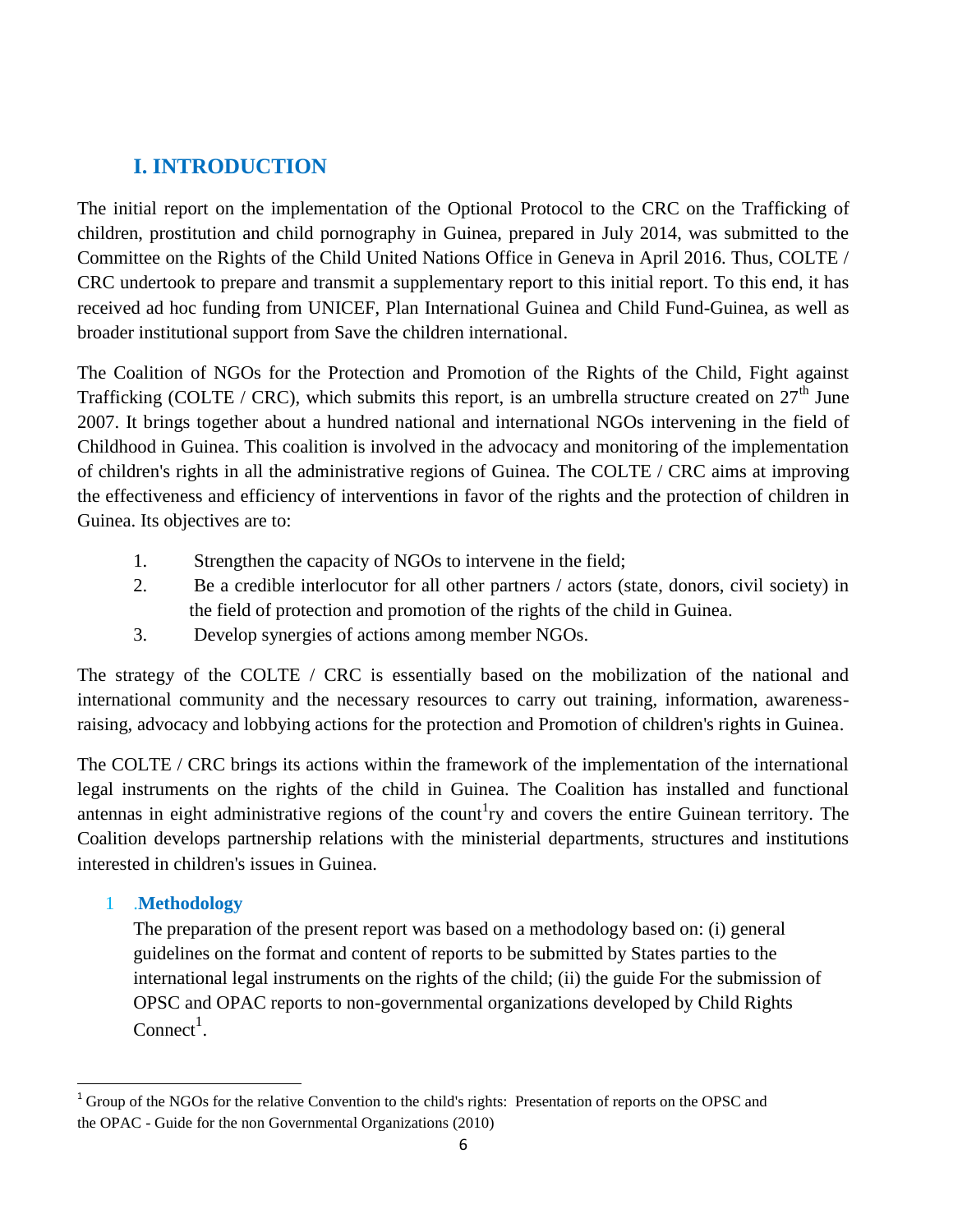The table below shows the main steps in the process and the corresponding methodology<sup>2</sup>:

| <b>STEPS</b>     | <b>METHODOLOGY</b>                                                                                 |
|------------------|----------------------------------------------------------------------------------------------------|
| Organization of  | Sharing the content of the alternative report on the optional protocol to the CRC concerning the   |
| National<br>a    | involvement of children in armed conflict in Guinea.                                               |
| Workshop of      | Sharing and analysis of the initial report of the State.                                           |
| Methodological   | Sharing the content of the presentation guidelines for this protocol.                              |
| guidance         | Establishment of working groups by theme.                                                          |
|                  | Identification of themes related to this protocol.                                                 |
|                  | Methodological framework and development of collection tools.                                      |
|                  | Setting up of a drafting committee.                                                                |
| Administration   | Selection and preparation of investigators.                                                        |
| of a             | Interviews with representatives of 16 central structures                                           |
| Survey           | States and non-State actors interested in the                                                      |
|                  | Implementation of this protocol in Guinea.                                                         |
| Document         | Research and analysis of study reports and progress reports on the implementation of this          |
| review           | protocol in Guinea.                                                                                |
| of<br>Drafting   | Setting up of a team of writing the draft of the report (consisting of three people) with guidance |
| reports          | and supervision of a Consultant.                                                                   |
|                  | Transmission of draft members to the Coalition Board of Directors and to resource persons for      |
|                  | review and comment.                                                                                |
| Validation<br>of | Presentation / Explanation of the draft                                                            |
| final report     | Correction and amendment in group work and plenary.                                                |
|                  | Integration of corrections and amendments.                                                         |
|                  | Validation of the finalized report.                                                                |
|                  | Transmission of the finalized report to the actors and partners.                                   |

#### 2. Structures that participated and / or supported the preparation of the report

The preparation of the report is supported financially and technically by UNICEF, as well as by Plan International Guinea, Child fund, Save the Children and the Office of the United Nations High Commissioner for Human Rights (OHCHR)

Representatives of the following organizations and structures participated in this process:

- The Board of Directors of COLTE / CRC,
- The regional offices of COLTE / CRC,
- The Children's Parliament (CP),
- The Consultative Council for Children and Youth of Guinea (CCCYG),
- Child fund Guinea,

 $\overline{a}$ 

- Plan International Guinea,
- The Office of the United Nations High Commissioner for Human Rights (OHCHR
- The National Directorate for Children,
- Coordination of COLTE / CRC,
- The Ministry of Security (OPROGCM),
- The Ministry of Justice (Children's Court),

<sup>&</sup>lt;sup>2</sup> Note that the relative complementary reports to the OPAC and to the OPSC have been elaborated at the same time and according to the same process described here.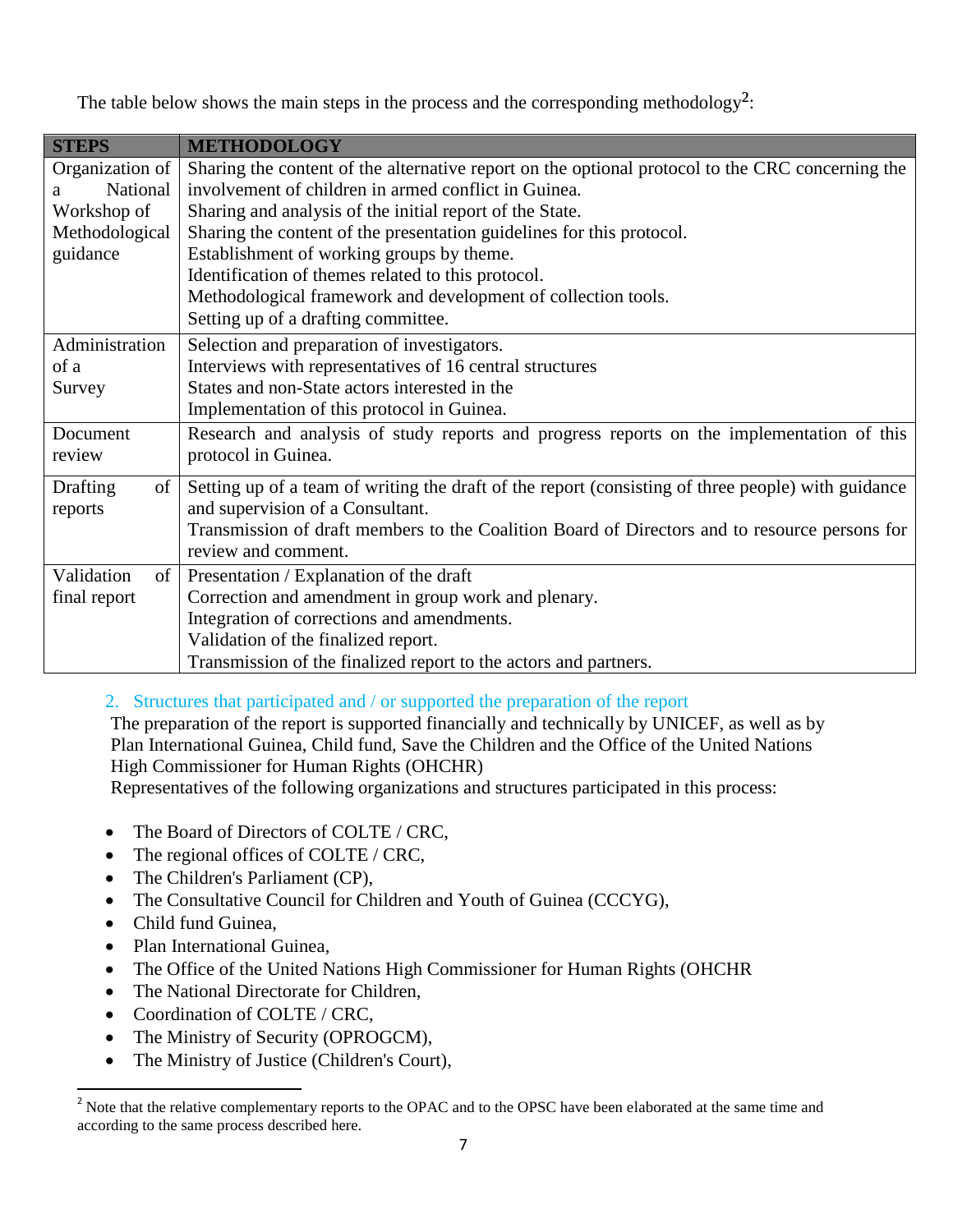- National Coordination of the Association of Children and Young Workers (NCACYW)
- The Ministry of Defense,
- The High Command of the National Gendarmerie and Directorate of Military Justice (Child Protection Focal Point and Head of Child Protection and <sup>3</sup>Gender Division)

# **3. General situation of Guinea.**

 $\overline{a}$ 

The Republic of Guinea has ratified and promulgated the Optional Protocol to the United Nations Convention on the sale of children, child prostitution and child pornography by Law L  $/$  2001/024  $/$ AN of 10 December 2001. It entered into force after the deposit of the instrument of ratification with the United Nations in 2011. This protocol implicitly and explicitly refers to a number of traditional practices that are very common in the Republic of Guinea.

The frequent movement of children in the Republic of Guinea exposes children to practices covered by this Protocol. In particular, practices of nomadism, rural exodus, emigration and "entrustment" are very common traditions in several communities in Guinea. While in the past these traditional practices provided educational opportunities for children, today they have become factors that promote exploitation and trafficking of children.

Similarly, adopting children based on traditions and customs not reported to the authorities is very common.

Child marriages, forced marriages, and promises of marriages are routine traditional practices that are implicitly covered by the Protocol, EDS-MICS 2012 indicates that 27% of women aged 25-49 at the time of marriage, were already in union before reaching the age of 15 and 60% were already in union before 18 years. Compared to EDS-2005, the median age at first union for women aged 25-49 increased from 16.2 years to 17 years in the 2012 survey. Section 286 of the Civil Code Recognizes the existence of this practice and provides that "promises of marriage or betrothal

Do not make marriage compulsory. However, the abuse of the betrothal may give rise to reparation. "

The years 2013-2016 were marked by the epidemic of the Ebola Virus (EVD) in one of the poorest countries in the world. Indeed, with a human development index of 0.41 and more than 6 million people living below the poverty line, the Republic of Guinea was ranked 182<sup>nd</sup> out of 188 countries in 2014, despite a strong agricultural and hydraulic potential as well as Exceptional mineral resources. Thus, about 60% of children live in poor households. This epidemic has worsened household poverty and the vulnerability of children and further undermined the already inadequate and underfunded health system and basic social services.

<sup>&</sup>lt;sup>3</sup> National institute of the Statistical of Guinea (INS) / MEASURE DHS - ICF International, Demographic Investigation and of Health and to Informers Multiples (ED MICS-IV) - GUINEA 2012 - November 2013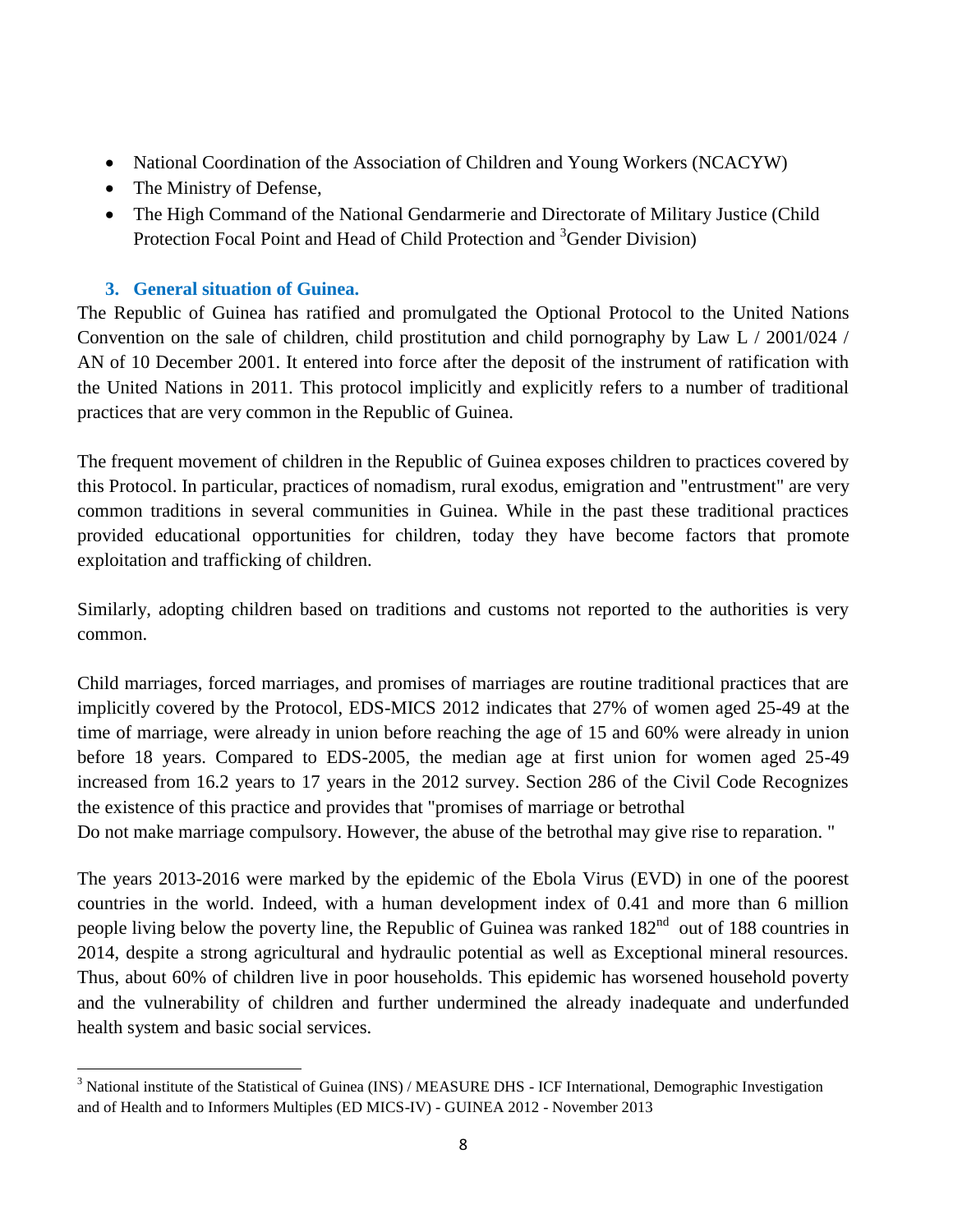Post-Ebola reconstruction is initiated and represents an opportunity for the country to invest more and strengthen basic social services.

#### **B. ANALYSIS OF THE REPORT OF THE STATE**

## **II. GENERAL GUIDELINES**

#### **1. Process of preparation of the State Party report:**

1. COLTE / CDE notes that the time and resources allocated to the state report have not allowed all the key actors in the implementation of the Protocol to be prepared internally for active participation but also to report of the result of their participation. Thus, several representatives of the key structures of the implementation of the protocol stated that they were not informed of the participation of their structure in the process of drawing up the State report.

2.The COLTE / CRC suggests that the State should be encouraged to improve the participation of key structures in the implementation of the Protocol in the preparation of the State report, in particular by supporting the dissemination of information on this participation within the State. Of the structures concerned. In particular, it must ensure that the representatives of these structures participate in the process of preparing the state report, inform or consult their collaborators before and during the process, and report back to their staff at the end of the process.

# **2. The general principles of the CRC in the implementation of the measures adopted pursuant to the Protocol.**

3. The Civil Code contains certain discriminatory provisions, particularly with regard to natural, adulterous or incestuous children. However, these discriminations relate mainly to cases of inheritance and succession. In practice, no cases of discrimination based on these provisions have been recorded in the implementation of the Protocol. Moreover, in practice, several children with disabilities, albinos or twins, or even triplets, are often exposed in the streets and / or incited to begging on behalf of their parents or even third parties

Who take them with their parents and on the consent of the parents. In accordance with the provisions of article 287 of the Code of the Guinean Child, the child's exposure to begging and economic exploitation constitutes difficult situations threatening his or her health, development or physical or moral integrity.

4. Article 402 of the same Code punishes imprisonment for 3 months to 1 year and a fine of 50,000 to 200,000 Guinean francs, which incites or compels a child to begging. However, no concrete measures to eliminate (or reduce) the practice, to withdraw and reintegrate the victims and / or to prosecute the perpetrators has been registered by COLTE / CRC. It should be stressed, however, that the protection of these categories of children at risk falls within the remit of Juvenile Courts in Guinea, which must place them in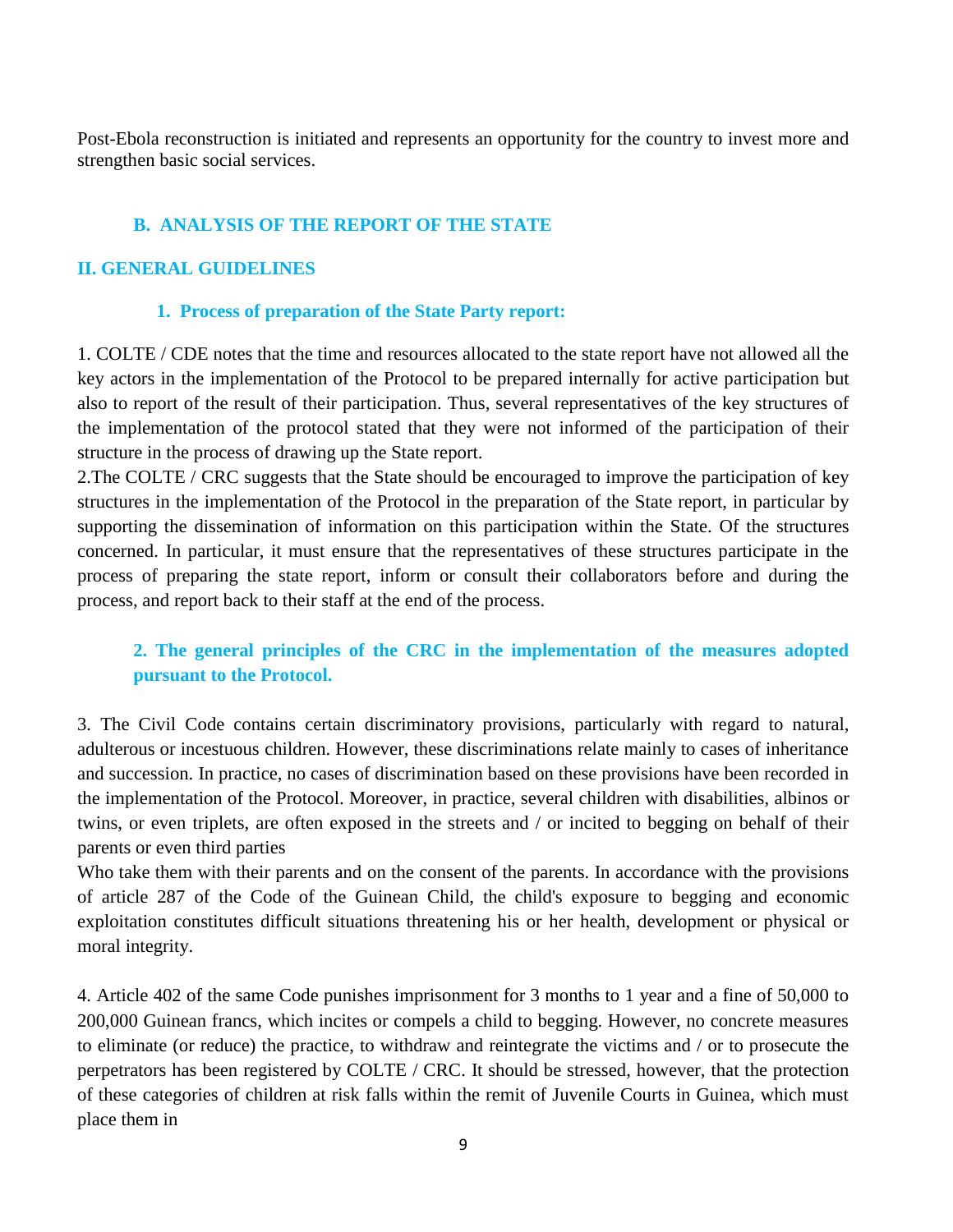institutions and structures of reception. The State has an obligation to create and to promote these structures, in accordance with the combined provisions of articles 287, 301 of the Code of the Child, 747-760 of the Revised Code of Criminal Procedure (referred to in the Code of the Child under revision, all title XX of the said Code, See Article 1005 of the new Code of Criminal Procedure).

5.It is based on this anyway that the Decree D / 2016/368 / PRG / SGG, amending Decree D / 2016/114 / PRG / SGG of 20 April 2016, on the allocation and organization of the Ministry of The Justice of 30 November 2016, created the National Directorate of Supervised Education and Youth Protection.

6. The principle of the best interests of the child is recognized by Guinean law, in particular Article 2 of the Guinean Child Code. NGOs members of the COLTE / CDE have reported several cases where administrative and / or judicial decisions have been taken in the light of this principle. An example of the application of the principle of the best interests of the child was recorded from 2004 to 2008 with the "Sustainable Solutions" Committee, which brought together several organizations to determine the best interests of the child Methods and tools advocated by the Office of the High Commissioner for Refugees (OHCR) and UNICEF. The committee, comprising UNICEF, UNHCR, the Ministry of Child Protection, International Rescue Committee (IRC), Sabou Guinea and the ICRC (as an observer), determined "durable solutions" for the reintegration of Unaccompanied children from Liberia and Sierra Leone whose family search did not succeed after several years.

7. Moreover, since 2015 this principle is often applied, at the level of the structures of the SYPEG of Koundara, for the care of children allegedly victims of trafficking and intercepted at the Guinea-Senegal border or returned from Senegal. Between 2009 and 2011, the SELECT (Stopping Child Labor and Exploitation through Education) project led by a consortium of international NGOs (Child Fund, Plan International Guinea, World Education and Sage Fox Group) had put in place welfare committees

which provided useful guidance for the educational guidance of child victims of work and exploitation. Furthermore, it is established as a result of the decisions of the Conakry Children's Court, in the context of the implementation of alternative measures to detention, that the best interests provisions are invoked in the reasons given by those courts However, this principle is not systematically taken into account in all cases and COLTE / CRC is not aware of the existence of a viable and meaningful mechanism for the application of the principle of the best interests of the child in the implementation of the Protocol. Several officials in the administration and the judiciary are not sufficiently informed about this principle.

# 8. COLTE / CDE suggests recommendations to the State:

- taking concrete steps to (i) eliminate (or reduce) exploitation by begging of vulnerable children (disabled, twins, triplets, albinos, etc.), (ii) withdraw and reintegrate victims of such practices and / Or iii) prosecute the perpetrators of such practices,
- the provision of CPSYG structures (DCP, LCPC, CFLC and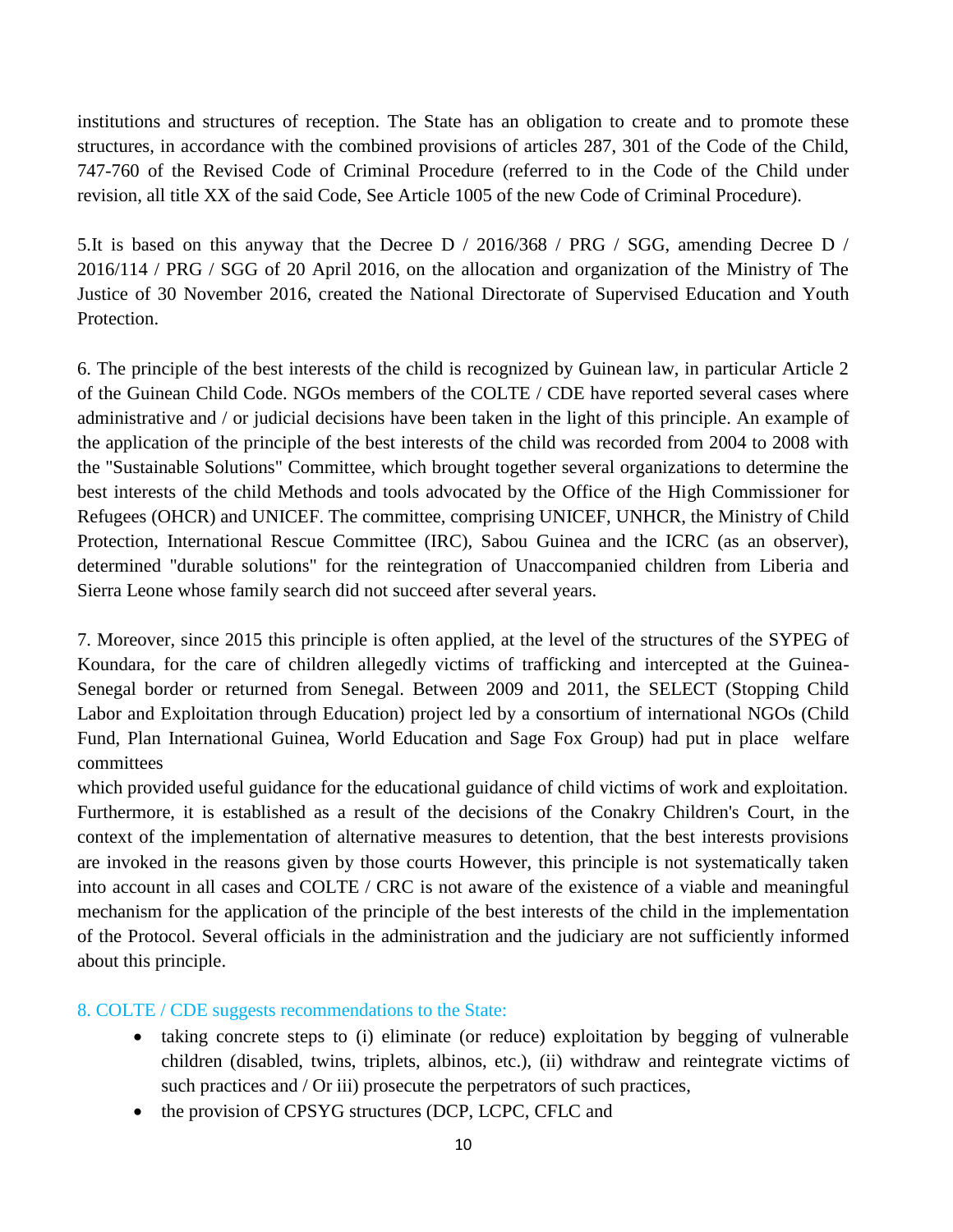CVPE), particularly in border areas, with tools and procedures / mechanisms for the determination of durable solutions for children,

- Effective inclusion of Customs, police and gendarmerie representatives in the structures of the SYPEG and the systematic training of staff assigned in border areas on the rights of the child.
- Training of administrative and judicial personnel involved in determining the best interests of the child on the procedures for its application.
- The involvement of child structures throughout the process of developing and validating the country report and taking into account their concerns.

# **3. How the measures taken to implement the Optional Protocol have contributed to the implementation of the CRC, in particular Articles 1, 11, 21, 32, 34, 35 and 36**

9. COLTE / CRC confirms the existence of the provisions adopted for the implementation of the Optional Protocol in the application of Articles 1, 11, 21, 32, 34, 35 and 36 of the CRC, State. In particular, in the context of the implementation of the bilateral cooperation agreement between the Republic of Guinea and the Republic of Mali on the fight against trafficking in children of member organizations of COLTE / CRC, Of dozens of children at risk or trafficked between the two countries. NGOs members of COLTE / CRC report the existence of even more significant movements of children on the Guinea-Senegal and Guinea-Sierra Leone routes. Several articles in the online press confirm the existence of these movements. In spite of this, there is still no bilateral agreement between Guinea and Senegal and between Guinea and Sierra Leone on combating trafficking in children.

10. Several media outlets reported the arrest at the Conakry Gbessia International Airport of alleged perpetrators dealing with children between Guinea and some Arab states in Asia.

COLTE/CRC suggests recommendations to the State:

 $\overline{a}$ 

11. To initiate and develop bilateral agreements between Guinea and Senegal and between Guinea and Sierra Leone with a view to facilitating the establishment of mechanisms for the prevention and control of the movement of children between Guinea and these two countries Boundary.

*Strengthen the fight against this phenomenon at the internal level by strengthening the capacities of the actors, in particular those of security and justice through training and equipment.*

<sup>&</sup>lt;sup>4</sup>[http://lexpressguinee.com/fichiers/videos5.php?langue=fr&idc=fr\\_Guinee\\_\\_\\_Un\\_reseau\\_de\\_trafic\\_d\\_\\_enfants\\_vers\\_le\\_Senegal\\_deman;](http://lexpressguinee.com/fichiers/videos5.php?langue=fr&idc=fr_Guinee___Un_reseau_de_trafic_d__enfants_vers_le_Senegal_deman) <http://www.guinee360.com/14/08/2016/guinee-plusieurs-enfants-partance-gambie-interceptes-a-koundara/>

<sup>5</sup> <http://guineenews.org/un-nouveau-reseau-de-presumes-trafiquants-detres-humains-demantele-a-conakry-un-imam-interpelle/>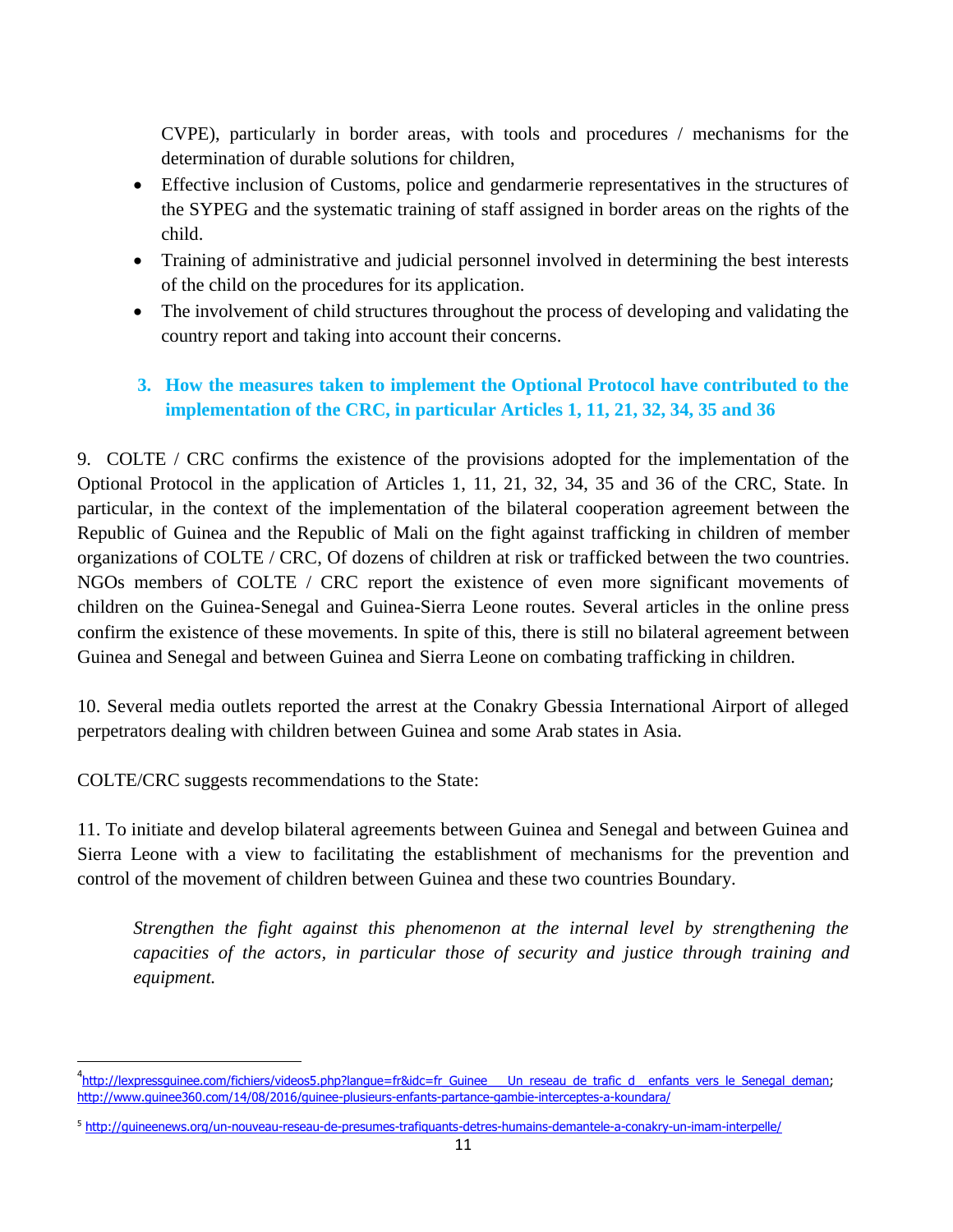# **4. Place of the Protocol in the domestic legal order and its applicability by all competent domestic courts**

12. The COLTE / CRC confirms the indications mentioned in the State party's report. It states that the Children's Code referred to in the State's report is, at the time of drafting this report, in the revision phase. According to information gathered from persons involved in this review process, the conformity of the child's code with the provisions of the protocol will be preserved or even improved.

#### **5. Reservations issued under the Protocol.**

13. The Optional Protocol to the United Nations Convention on the Rights of the Child on the sale of children, prostitution and child pornography was ratified by the Republic of Guinea without reservation.

#### **6. Measures taken to implement the Protocol**

14. The COLTE / CRC confirms the existence of the legislative and administrative measures mentioned in the State report. Although these measures constitute progress in the implementation of the Protocol,

- The provisions of the Children's Code on inter-country adoption do not sufficiently take into account the case of a Guinean child to be adopted by a person from another State. However, NGO Sabou Guinea, UNHCHR and the Conakry Children's Court, in the draft revised Child Code to fill this gap.
- The Guinean Committee for the Monitoring of the Rights of the Child, the National Committee to fight Trafficking Persons, the Division for the Promotion and Protection of Children in the Directorate of Judicial Investigations of the National Police Station and the Office of Protection of Gender, Children and Morals (OPROGCM) as well as child courts do not have sufficient budget and staff to enable them to function properly
- The Unit for the Promotion and Protection of the Rights of the Child in the Armed Forces is no longer functional.

# **7. Implementation of the Protocol with regard to the territory and persons of the State Party**

15. The Optional Protocol to the United Nations Convention on the sale of children, child prostitution and child pornography is applicable throughout the country.

# **III. DATA**

# **10. Data available on cases of sale of children.**

16. Data on the sale of children may come from several sources, including justice, police and gendarmerie. However, the state report did not provide data from the gendarmerie and justice.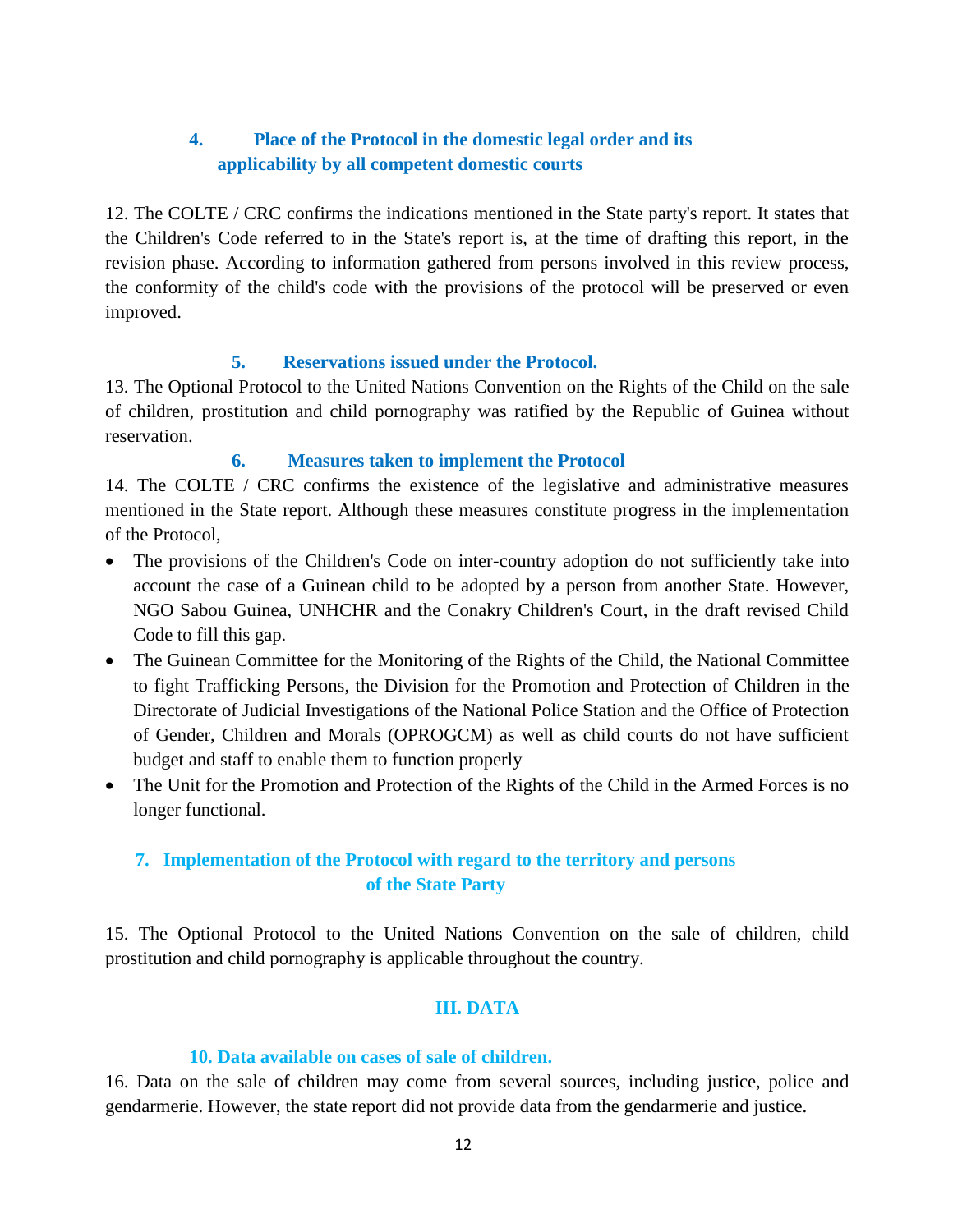17. The COLTE / CRC suggests recommends that the State ensure that data on cases of sale of children are also collected at the level of the gendarmerie and the judiciary and are included in the official statistics on the implementation Of the Protocol.

# **11. Data on child prostitution**.

18. The practice of child prostitution can be observed in several sites in Conakry, the main cities of the country and in mining sites such as Siguiri, Kamsar and Léro. The data on this practice are very partial and above all obsolete. Similarly, there are very few projects to combat child prostitution and child pornography.

19. COLTE/CRC suggests recommending to the State:

- conduct studies to measure the extent and trends of prostitution and child pornography;
- promote and support programs and projects to (i) identify, withdraw and reintegrate child victims and (ii) identify and prosecute pimps;
- set up a system for collecting data on child prostitution from all relevant police, gendarmerie and justice services;
- take steps, in collaboration with telephone operators, internet service providers and cyber cafes, the cyber security and anti-cybercrime brigade to prohibit children from accessing pornographic sites, certain establishments (in accordance with article 361 and the followings of the Code of the Child) and the use of children in pornographic scenes.

 **12. Production, importation, distribution or consumption of child pornography.** 

**20.** COLTE/CRC has no comments and no additional information to add to the state report.

# **IV. GENERAL MEASURES OF APPLICATION**

# **13. Information on the provisions of the law and key institutions**

21. The Criminal Law of 1998 mentioned in the State Report is no longer in force and has been replaced by another since 26 October 2016. However, all the provisions relating to implementation have been retained and made a few times more effective. For example, article 873 of the new Penal Code provides that child pornography referred to in articles 359 and the following of the Children's Code is punishable by imprisonment of 5 to 10 years and a fine of 50,000,000 to 100,000,000 Guinean francs, or one of these two sentences only, when committed by means of electronic communications or an information system. The quality of a minor constitutes an aggravating circumstance, trafficking of migrants. Article 339 of the new Penal Code then imposes penalties of imprisonment of 5 to 10 years and a fine of 10,000,000 to 50,000,000 Guinean francs or to one of these two penalties only. Article 13 of the new Penal Code now provides the opportunity for the Guinean judicial authorities to act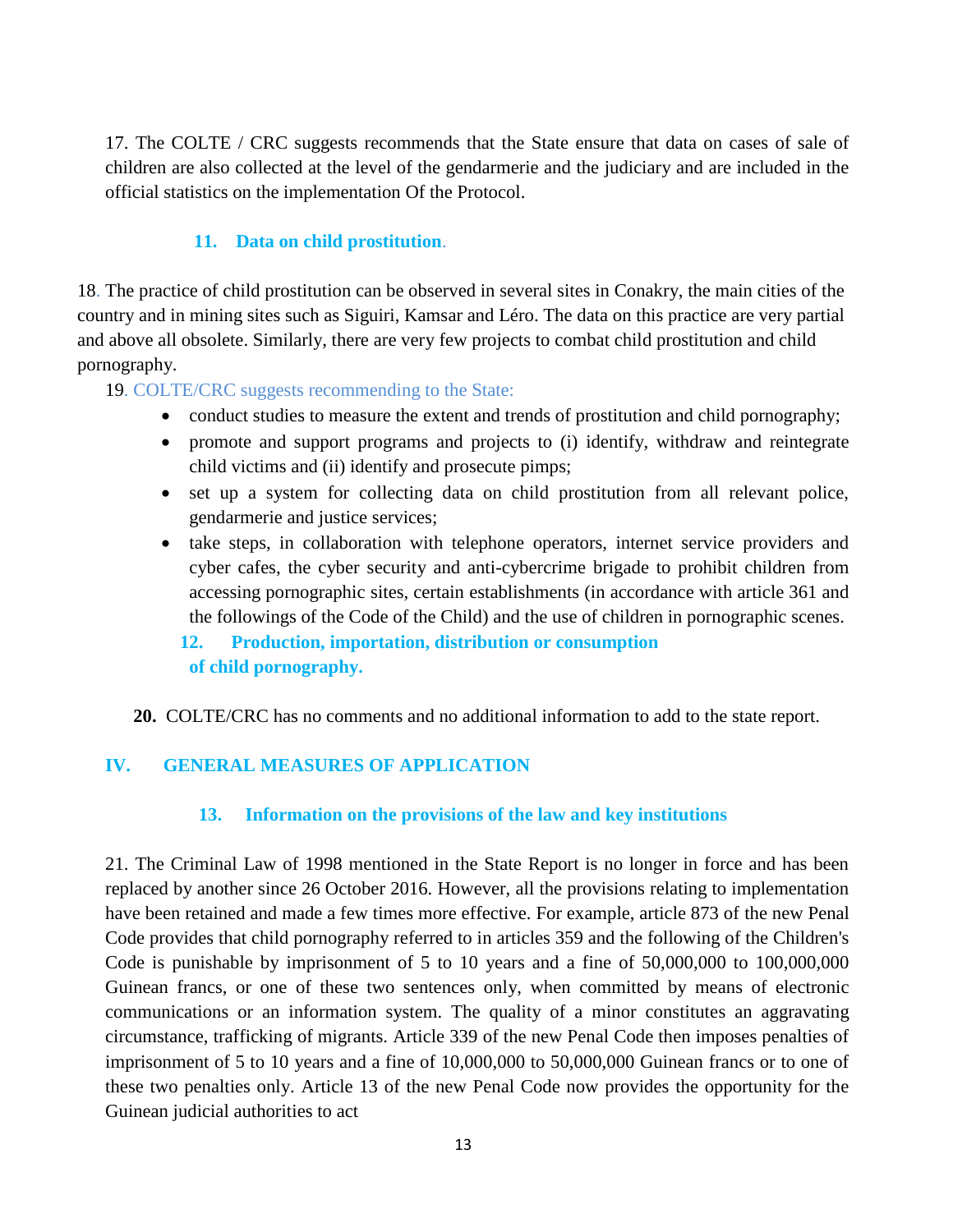When trafficking in persons (including children) is committed abroad by a foreigner. However, the author can only be tried by the Guinean courts if he has been arrested on the national territory and has not been extradited. As for the Code of the Child, it is at the time of writing report under review.

 22. The ratification of the Protocol by the National Assembly in 2001 was followed by a dissemination of the Protocol in Conakry and in the 7 administrative regions. However, since 2003, the dissemination of information on the provisions of the Protocol has become increasingly scarce and when it takes place; it is very punctual, very localized and, above all, focused mainly on trafficking and exploitation of children. 23. The GCMRC is the body responsible for monitoring the implementation of all legal instruments relating to the rights of the child to which Guinea is a party. However, other bodies are responsible for monitoring the implementation of certain provisions of the Protocol. This is the case of the National Committee to Fight Trafficking Persons (NCFTP) and the Inter-sectoral Committee on Inter-country Adoption (ICC).

24. COLTE / CRC remains concerned about several issues that have a negative impact on the implementation of the Protocol:

- the resources allocated to the GCMRC, the NCFTP and the IAC are generally insufficient,
- Coordination / collaboration between these structures is not sufficiently effective,
- Direct and indirect costs for birth registration are high for the majority of Guineans (with low incomes).
- The absence of a database on the right to protection of the child.

25. The overall strategies for eliminating the sale of children are the prevention, protection and prosecution of the practices covered by the Protocol. They are carried out by several structures and organizations, each with its strategic plan and action plans: National Directorate for Children, National Committee to Fight Human Trafficking, GCMRC, CEDAW Follow-up Committee, NGOs. These structures collaborate and collaborate sometimes in working groups and / or monitoring committees, but this is not enough to ensure effective coordination. Overall, NGOs contribute to the implementation of the protocol through:

- development of alternative reports on optional protocols to the CRC;
- the collection of basic information on the protection of children;
- capacity building of relevant professionals on national and international legal instruments for the protection of children's rights.

#### **V. PREVENTION (article 9, paragraphs 1 and 2)**

# **14. Bodies responsible for identifying children vulnerable to practices covered by the Protocol.**

**26.** The identification of children vulnerable to the practices covered by the Protocol is generally ensured at the community level by NGOs and local structures of the child protection system in Guinea (CPSYG). OPROGCM and the Division of Child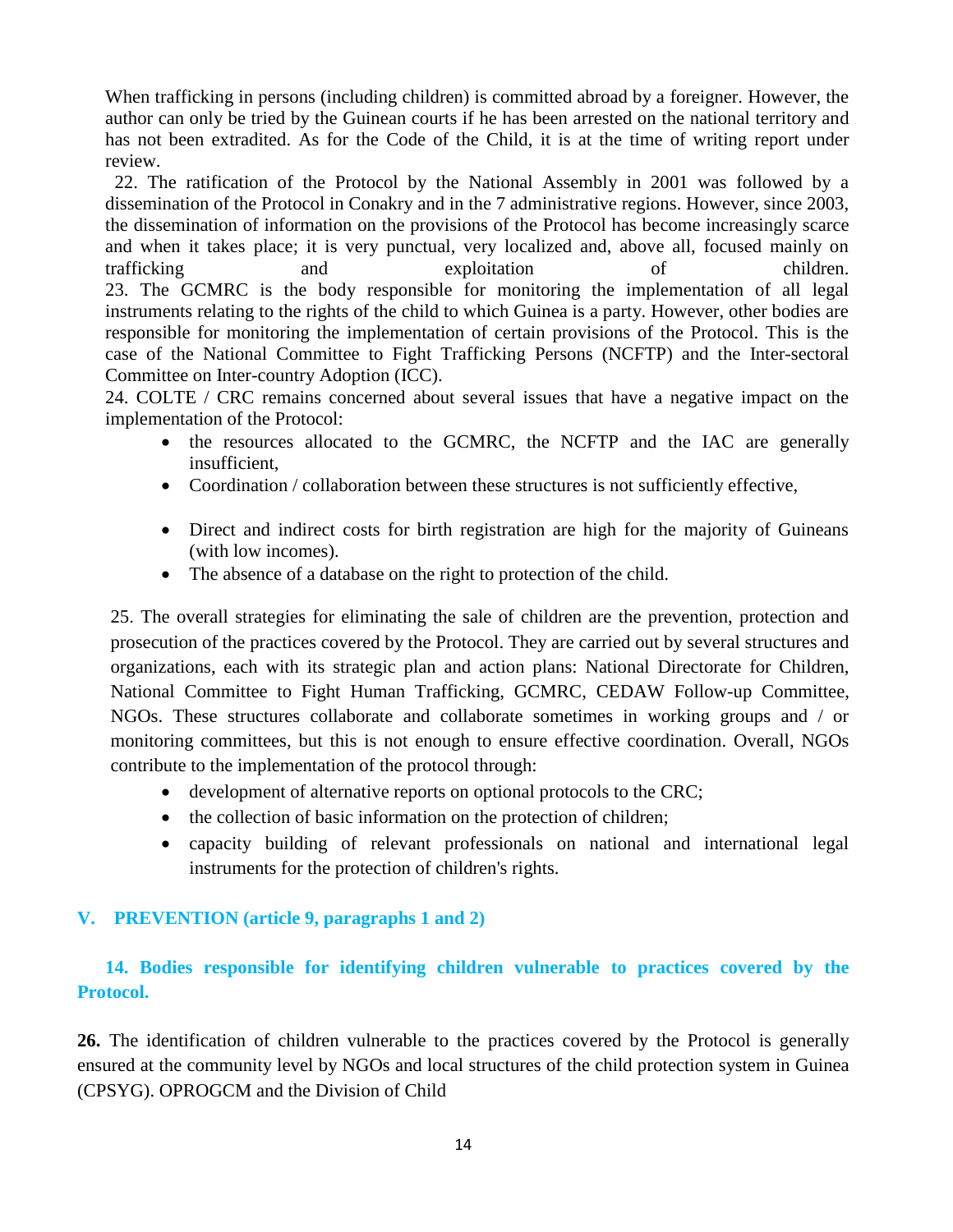Protection at the level of the Directorate of Investigations of the Judiciary (DIJ) of the National Gendarmerie also identifies vulnerable children during the inspection visits of certain sites such as docks and motels. Where appropriate, these two structures refer vulnerable children to an NGO or a CPYPYG structure.

27. The protection of children who are vulnerable to practices covered by the protocol is also one of the responsibilities of juvenile courts in accordance with the provisions of article 287 of the Children's Code. Unfortunately, there are no adequate structures in Guinea to better ensure this role, which is essential for prevention.

28. The regulatory and administrative measures taken by the State and the actions carried out in partnership with the NGOs mentioned in the State report have indeed contributed to the prevention of the practices covered by the Protocol. In addition to these measures, a reliable and accessible modern civil service is needed. It is in this context that the National Center for Civil Status has been set up as a National Directorate of the State and the birth registration campaigns are sometimes organized.

### 29**. COLTE / CRC suggested recommendation to the State:**

- Build, equip and operate shelters for vulnerable children in Conakry and in urban centers in the interior of the country.
- Strengthen birth registration campaigns, especially in rural areas

# **15. Any campaign or other measures taken to raise public awareness of the adverse consequences of the sale of children, child prostitution and child pornography.**

30. To supplement the information provided in the State report with regard to the campaigns launched or other measures taken to raise public awareness of the adverse consequences of the sale of children, child prostitution and pornography Of children, it should be noted that the National Anti-Child Trafficking Committee, in partnership with the carriers' unions, organized awareness-raising sessions for motor carriers in October 2016.

The role played by non-governmental organizations, the media, the private sector, the community and children in the design and implementation of these advocacy measures.

31. COLTE / CDE notes, however, that the offenses covered by the Protocol are not sufficiently known by the key actors in its implementation and by the organizations defending and promoting the rights of the child. Prosecutions are not initiated by the public prosecutor's office and these are not yet specialized in Guinea. Thus, the recommendations arising from the observations of the UN Committee on the Rights of the Child during the examination of Guinea's latest periodic report on the CRC and relating to the specialization of prosecutors are not yet taken into account.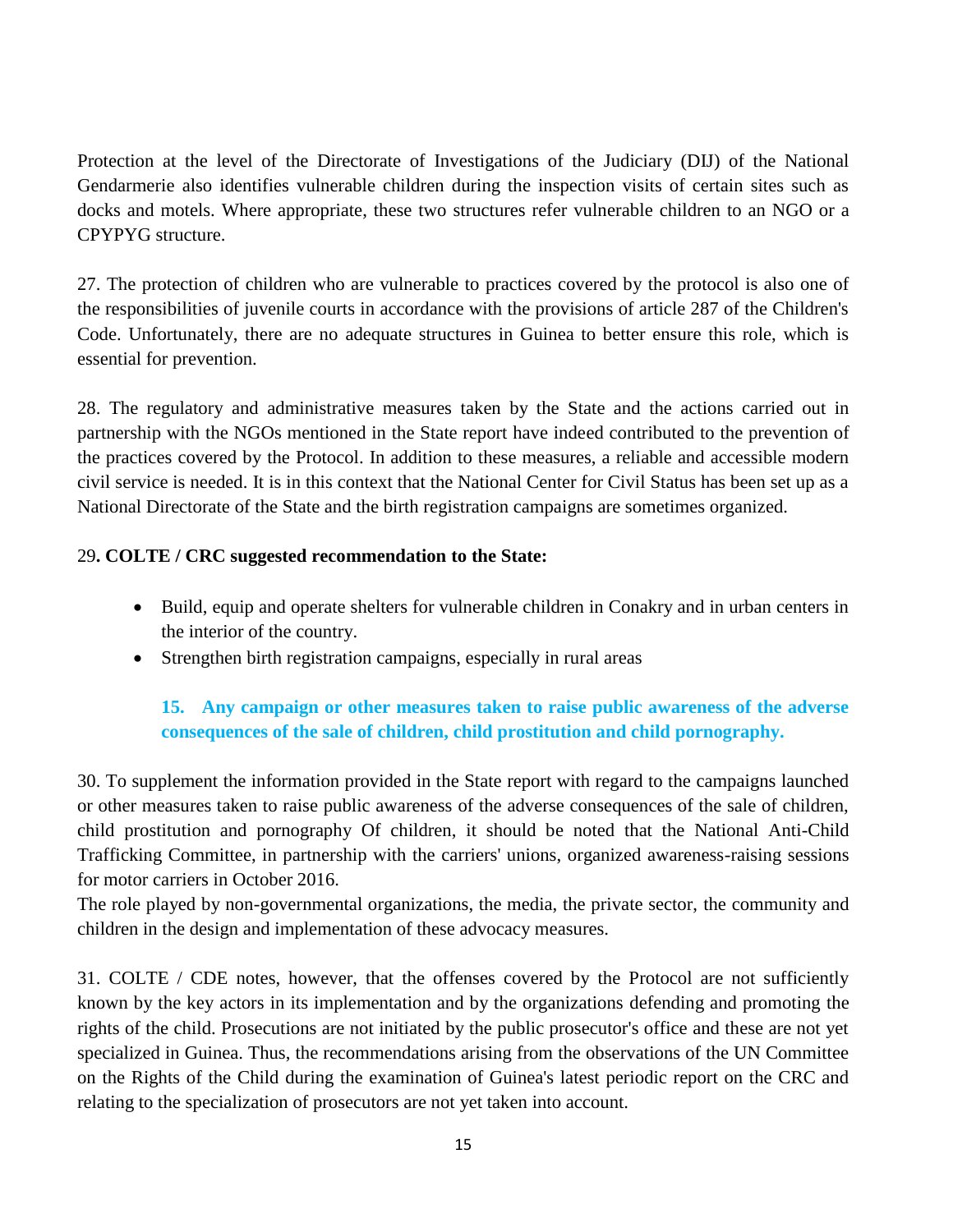32. COLTE / CRC suggested recommending to the State to strengthen the dissemination, information and awareness campaigns on the content of this protocol throughout the country.

# *VI. PROHIBITION AND RELATED ISSUES (Articles 3, 4, paragraphs 2, 3, 5, 6, 3 and 7)*

# **16. All existing criminal laws defining and governing the acts and activities enumerated in article 3, paragraph 1, of the Protocol**

33. A revision of the codes and laws is undertaken in the justice sector. New versions of the Penal Code and the Code of Criminal Procedure have already entered into force and replace those mentioned in the State report. The Children's Code mentioned in the State Report is still being revised. Overall, all these revisions improve the conformity of the national law with the provisions of the protocol. In particular, the draft revision of the Children's Code provides for better consideration of aspects of the criminal responsibility of legal persons and a better consideration of cases of adoption of a Guinean child by a person residing in another state / country.

34. Furthermore, the COLTE / CDE has no additional information or comment to add to the content of the State report with regard to the information mentioned in point 17 to point 26 inclusively.

### *VII. PROTECTION OF THE RIGHTS OF VICTIMS (art. 8 and 9, par. 3 and 4)*

35. The COLTE / CDE confirms information on the protection of the rights of victims of the practices covered by the Protocol, which are provided in the State's report, from point 27 to point 37 inclusive,

- the provisions of articles 392,393, 394, 395 and 396 of the Children's Code as well as articles 19 and 23 of the May 2010 Constitution.
- legal and psychological training for caregivers of child victims,
- the measures taken to help the child recover his or her identity,
- available remedies and procedures available to victims

36. A new Code of Criminal Procedure was promulgated on 26 October 2016. It regulates the reparations procedure for victims of crime in connection with the execution of judgments rendered by the ICC (articles 719 and the followings.); establishes, in each Court of First Instance, an Office for the Assistance of Victims of Crime (section 857); A procedure applicable to offenses of a sexual nature and the protection of child victims. Several of its other provisions, such as the preliminary inquiry and conditional liberation, also emphasize the rights of victims and witnesses of crime.

37. The provision of adequate social reintegration and physical and psychological rehabilitation services is almost non-existent at the public sector level. It is provided globally by NGOs. In particular, there is no public reception or transit center.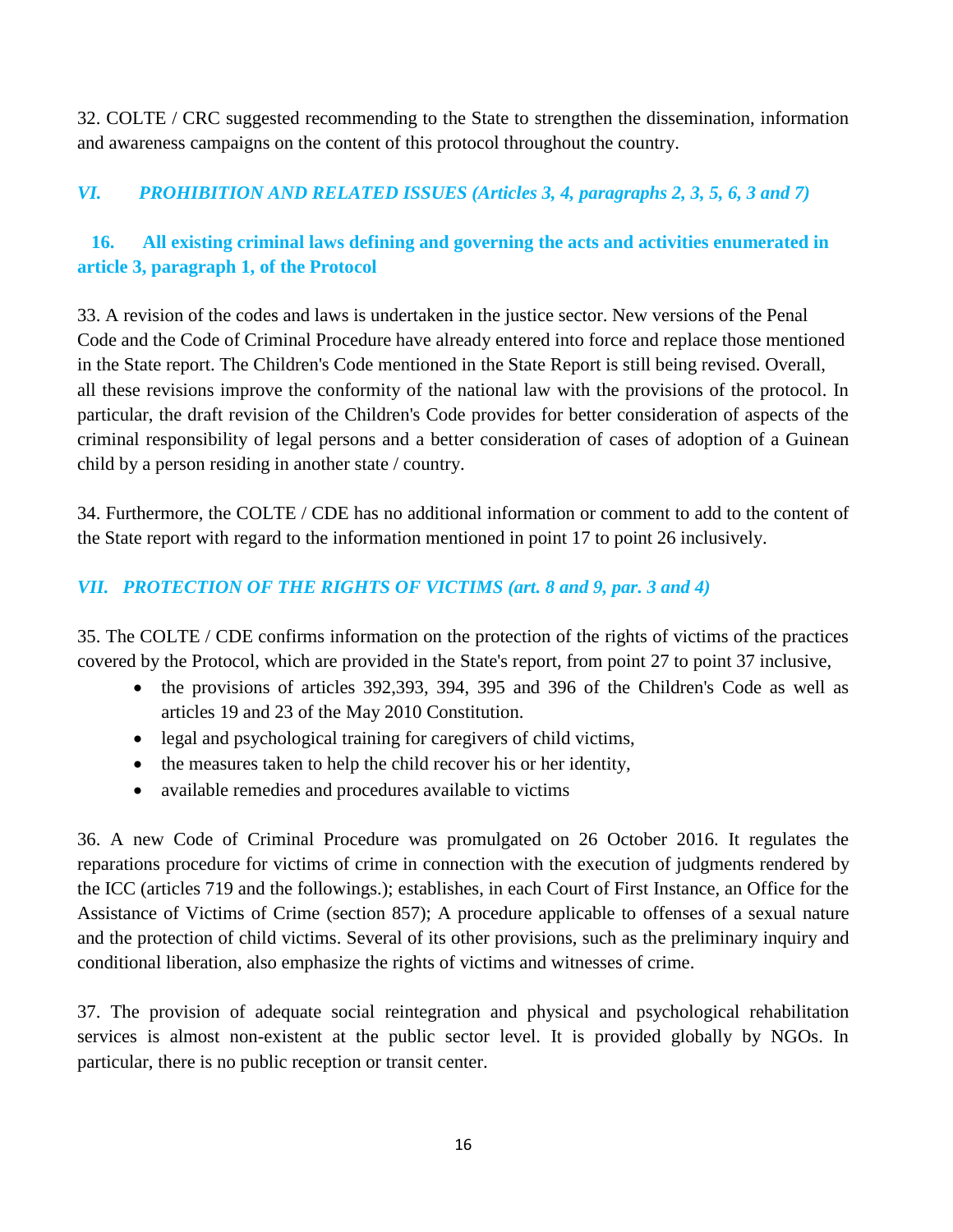38. Moreover, the land and maritime borders remain very porous and this weakens the whole system of protection of children against the practices aimed at by the Protocol.

#### 39**. COLTE / CRC suggests recommendations to the State:**

- *Improve surveillance and border control (land, sea and air) by strengthening staffing and specialist training in child protection, as well as the resources of the personnel assigned to these tasks, while Protection of children at borders.*
- *Set up a framework for consultation between the security forces of neighboring countries for the development and implementation of common prevention actions and strategies.*
- *Support and develop the toll-free number (116) for early warnings.*
- *To set up a database regularly supplied by the State services and NGOs operating on the ground in this field.*
- *Establish public reception centers for victims and witnesses of crime, especially minors.*

#### **VIII. INTERNATIONAL ASSISTANCE AND COOPERATION**

40. The COLTE / CRC confirms information on assistance and international cooperation in the implementation of the Protocol provided in the State's report from item 38 to item 41 inclusive. In particular, progress has been made in the framework of police cooperation between the Guinean security services and those of a number of countries, notably Senegal (Ministry of Human Rights), Mali, Sierra Leone, Liberia, Remarkable support from INTERPOL. Examples of the missions carried out by OPROGEM with INTERPOL support were cited by interviewees as part of the preparation of this report.

41. COLTE / CRC encourages the State to develop this cooperation with all neighboring countries and other States, in accordance with the relevant provisions of Article 151 of our Constitution

#### *IX. OTHER LEGISLATIVE PROVISIONS*

42. COLTE / CDE has no additional information or comment to add to the data provided in paragraph

# **C. CONCLUSIONS AND RECOMMENDATIONS**

#### **I. SUMMARY OF MAJOR THEMES AND ISSUES OF CONCERN**

**The general principles of the CRC in the implementation of measures adopted under the Protocol.**

43. The Civil Code contains certain discriminatory provisions, particularly with regard to natural, adulterous or incestuous children. Moreover, in practice, many disabled, albino or twin, or even tripled children are often exposed on the streets and / or incited to begging, despite several provisions of the law and the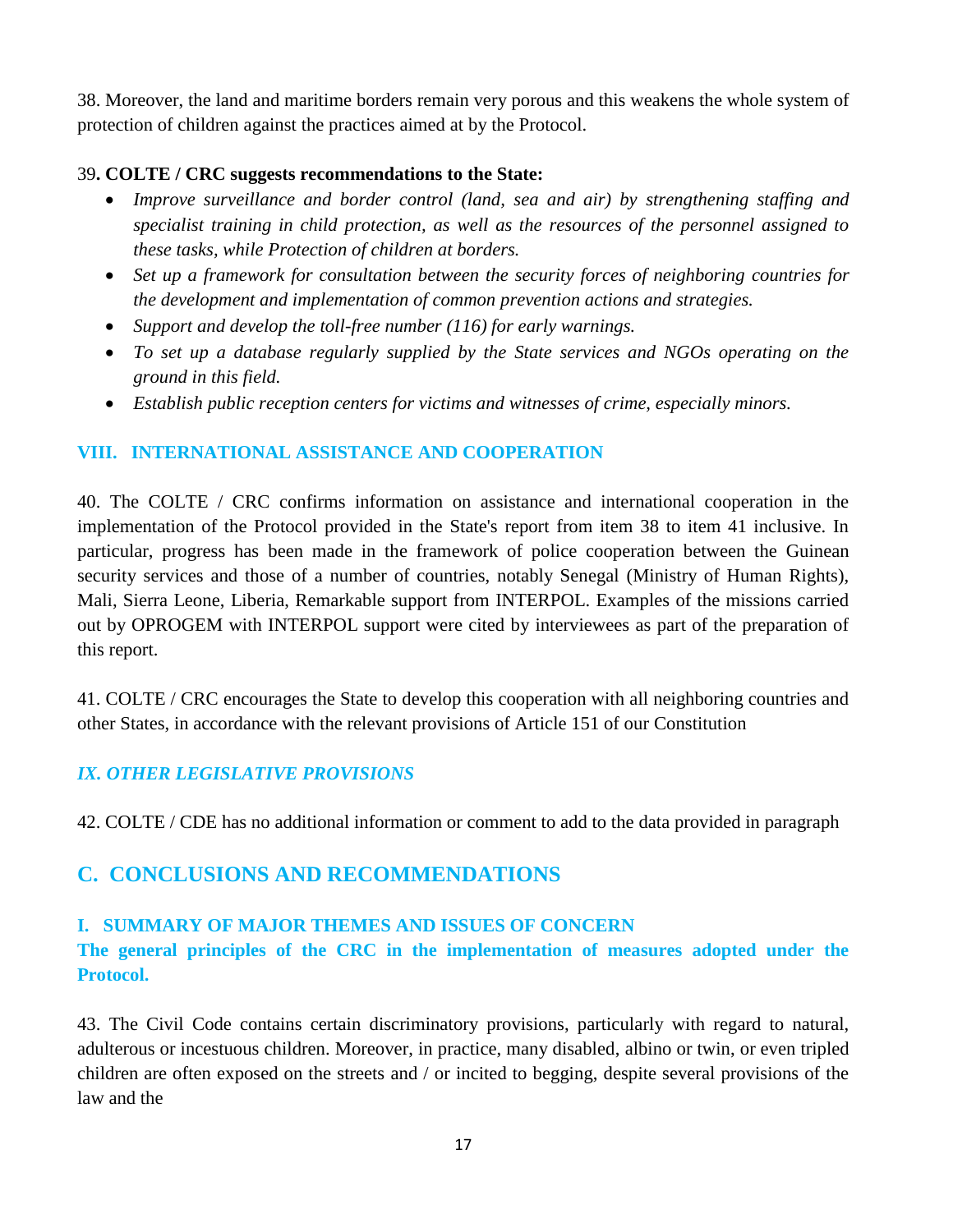Creation of the National Directorate of Education and judicial protection of youth, the protection of these categories of children remains a problem

44. The principle of the best interests of the child is recognized by Guinean law, in particular Article 2 of the Guinean Child Code. However, this principle is not systematically taken into account in all cases and COLTE / CRC is not aware of the existence of a viable and significant mechanism for the application of the principle of the best interests of the implementation of the Protocol. Several officials in the administration and the judiciary are not sufficiently informed about this principle.

# **How the measures taken to implement the Optional Protocol have contributed to the implementation of the CRC, in particular Articles 1, 11, 21, 32, 34, 35 and 36.**

45. NGOs members of the COLTE / CDE report the existence of movements of important children on the Guinea-Senegal and Guinea-Sierra Leone routes. Despite this, there is still no bilateral agreement between Guinea and Senegal and Guinea and Sierra Leone on combating trafficking in children.

# **Measures taken to implement the Protocol**

46. COLTE / CRC remains concerned that despite significant progress in the implementation of the Protocol: (i) the provisions of the Children's Code on inter-country adoption do not sufficiently take into account the case of a child To be adopted by a person from another State, (ii) the Guinean Committee for the Monitoring of the Rights of the Child, the National Committee to Combat Trafficking in Persons, the Division for the Promotion and Protection of Children in The Directorate of Judicial Investigations of the National Military Police Station and the Office for the Protection of Gender, Children and Morals (OPROGCM) as well as the juvenile courts do not have sufficient budget and staff to enable them to function properly, iii ) The Unit for the Promotion and Protection of the Rights of the Child in the Armed Forces is no longer functional.

#### **Data available on cases of sale of children**.

47. Data on the sale of children are very partial. They are not systematically collected from all possible sources, including gendarmerie and justice.

#### **Data on child prostitution.**

48. The data on this practice are very partial and above all obsolete. There are very few projects to combat child prostitution and child pornography.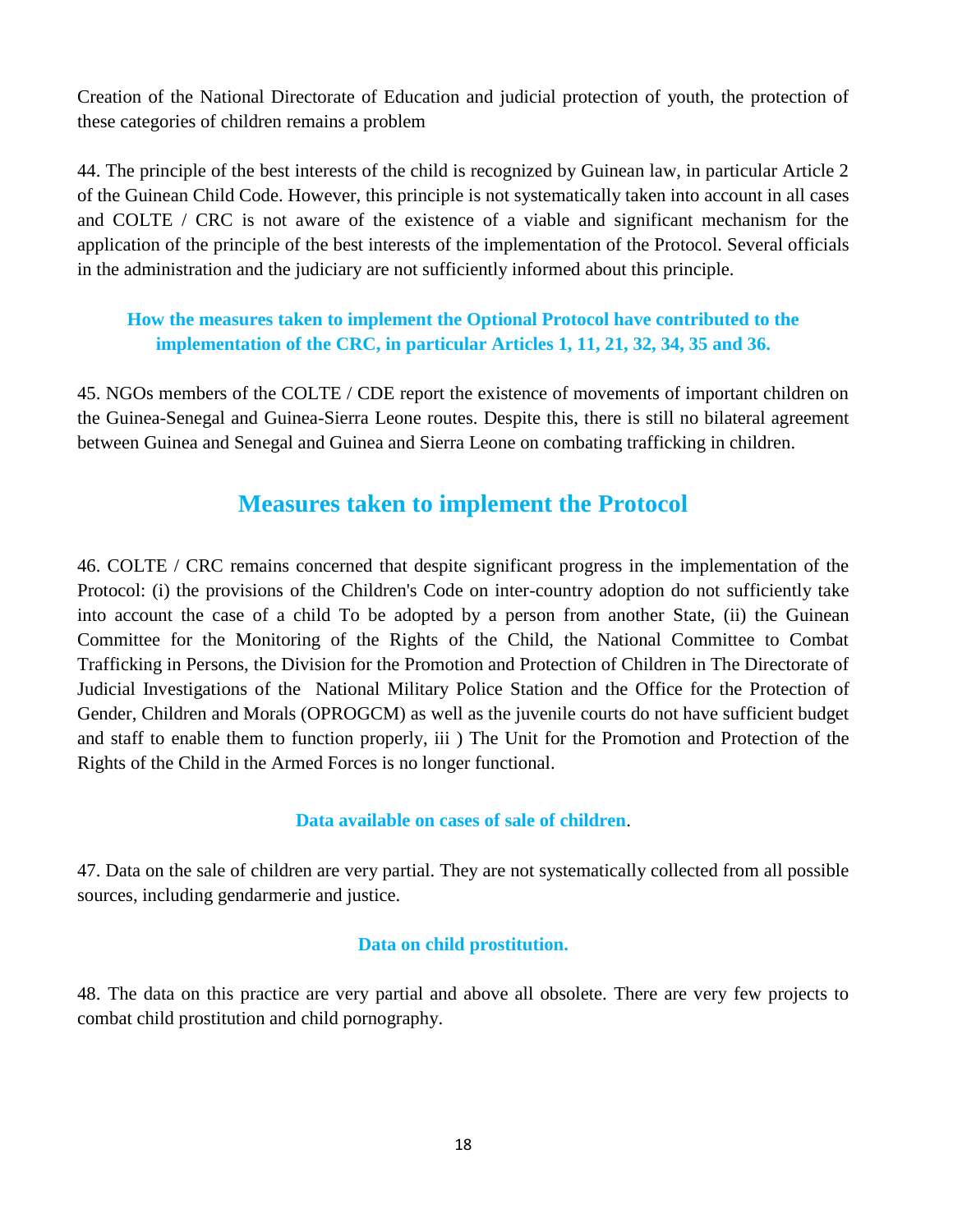## **GENERAL MEASURES OF APPLICATION Information on the provisions of the law and key institutions**

49. Since 2003, the dissemination of information on the provisions of the Protocol has become increasingly scarce, and when it takes place, it is very punctual, much localized and mainly focused on trafficking and exploitation of children.

50. COLTE / CRC remains concerned about several issues that have a negative impact on the implementation of the Protocol, including: (i) the resources allocated to GCMRC, NCFTP and ICC are generally insufficient; (ii) Collaboration between these structures is not sufficiently effective, iii) the direct and indirect costs necessary for birth registration remain high for the majority of Guineans (with low incomes), iv) there is no centralization Data on the right to protection of the child.

#### **PREVENTION (Article 9 (1) and (2)**

### **Bodies responsible for identifying children who are vulnerable to practices covered by the Protocol.**

51. Guinea does not have adequate child care facilities to better protect vulnerable children from the practices covered by the protocol.

52. Despite several relevant legislative and administrative measures, it is still necessary to set up a modern and reliable civil service that is accessible to all.

#### **Campaign launched or other measures taken to raise public awareness of the adverse consequences of the sale of children, child prostitution and child pornography.**

53. COLTE / CRC notes that, despite several awareness campaigns, the offenses covered by the Protocol are not sufficiently known by the key actors of its implementation and by the organizations defending and promoting the rights of the child. Prosecutions are not initiated by the public prosecutor's office and these are not yet specialized in Guinea. Thus, the recommendations of the UN Committee on the Rights of the Child's observations on Guinea's latest periodic report on the CRC and on the specialization of prosecutors' offices are not yet taken into account

#### **PROTECTION OF THE RIGHTS OF VICTIMS (art. 8 and 9, par. 3 and 4)**

54. The provision of adequate social reintegration and physical and psychological rehabilitation services is almost non-existent at the public sector level. It is provided globally by NGOs. In particular, there is no public reception or transit center.

55. Moreover, the land and maritime borders remain very porous and this weakens the whole system of protection of children against the practices covered by the Protocol.

#### **II. SUMMARY OF RECOMMENDATIONS**

56. COLTE/ CRC suggests recommendations to the State: